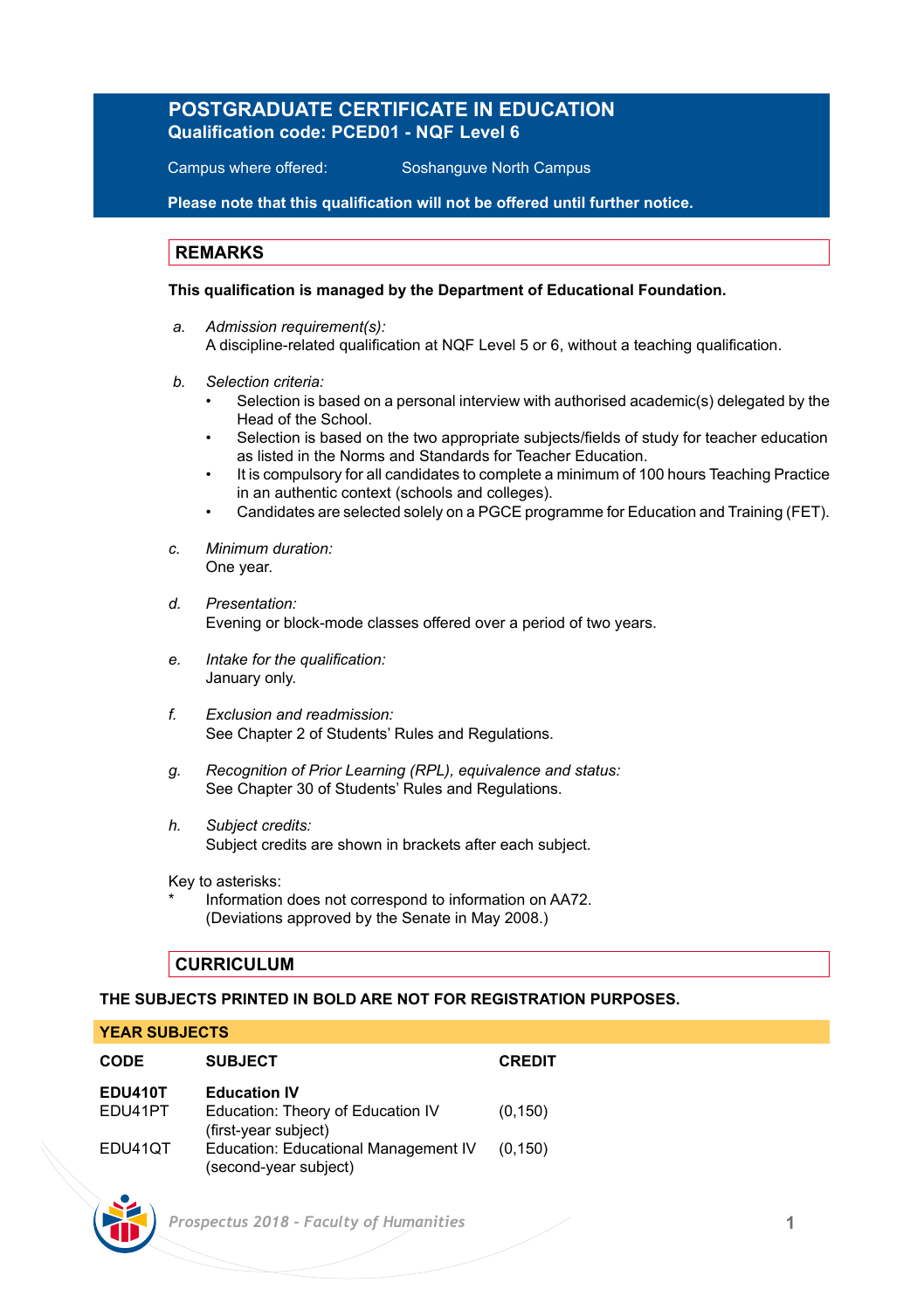| <b>INC100T</b> | Introduction to Research                 | (0, 150)    |
|----------------|------------------------------------------|-------------|
| LDC100T        | Language Development and                 | (0, 150)    |
|                | Communication                            |             |
| PFD400T        | Professional Studies IV                  | $(0,100)^*$ |
| <b>SIF400T</b> | <b>Specific Subject Didactics IV</b>     |             |
| SIF40PT        | Specific Subject Didactics: Teaching     | $(0,100)^*$ |
|                | Practice IV                              |             |
| SIF40QT        | Specific Subject Didactics: Theory IV    | $(0,100)^*$ |
| <b>SLO210T</b> | <b>Skills and Life Orientation</b>       |             |
| SLO21PT        | Skills and Life Orientation: Computer    | (0,050)     |
|                | Skills (first-year subject)              |             |
| SLO21QT        | Skills and Life Orientation: Life Skills | (0,050)     |
|                | (second-vear subject)                    |             |
|                | TOTAL CREDITS FOR THE QUALIFICATION:     | 1.000       |

## **SUBJECT INFORMATION (OVERVIEW OF SYLLABUS)**

The syllabus content is subject to change to accommodate industry changes. Please note that more detailed syllabus is available at the Department or in the study guide that is applicable to a particular subject. On 27 September 2017, the syllabus content was defined as follows:

### **E**

#### **EDUCATION: EDUCATIONAL MANAGEMENT IV (EDU41QT) 1 X 3-HOUR PAPER** *(Subject custodian: Department of Educational Foundation)*

Advanced views on the tasks and disciplines of educational management. Areas of educational management, leadership and administration, including human resources and law of education. (Total tuition time: ± 25 hours)

# **EDUCATION: THEORY OF EDUCATION IV (EDU41PT) 1 X 3-HOUR PAPER**

*(Subject custodian: Department of Educational Foundation)*

Advanced views of the tasks and disciplines of the theory of education, including different philosophies, theories, historical perspectives, psychological perspectives and approaches to learning. (Total tuition time: ± 25 hours)

## **I**

## **INTRODUCTION TO RESEARCH (INC100T) 1 X 3-HOUR PAPER**

## *(Subject custodian: Department of Educational Foundation)*

Basic and applied research, including the rationale for research in both quantitative and qualitative approaches and methodology. (Total tuition time: ± 50 hours)

### **L**

## **LANGUAGE DEVELOPMENT AND COMMUNICATION (LDC100T) 1 X 3-HOUR PAPER** *(Subject custodian: Department of Applied Languages)*

The correct use of grammar in writing, including functional meaning, critical analysis, oral presentations, public speaking and report writing. (Total tuition time: ± 26 hours)

## **P**

## **PROFESSIONAL STUDIES IV (PFD400T) CONTINUOUS ASSESSMENT**

*(Subject custodian: Department of Educational Foundation)*

Teaching and learning theories: teaching models, microteaching and professional development, school library materials and material development. (Total tuition time: ± 50 hours)